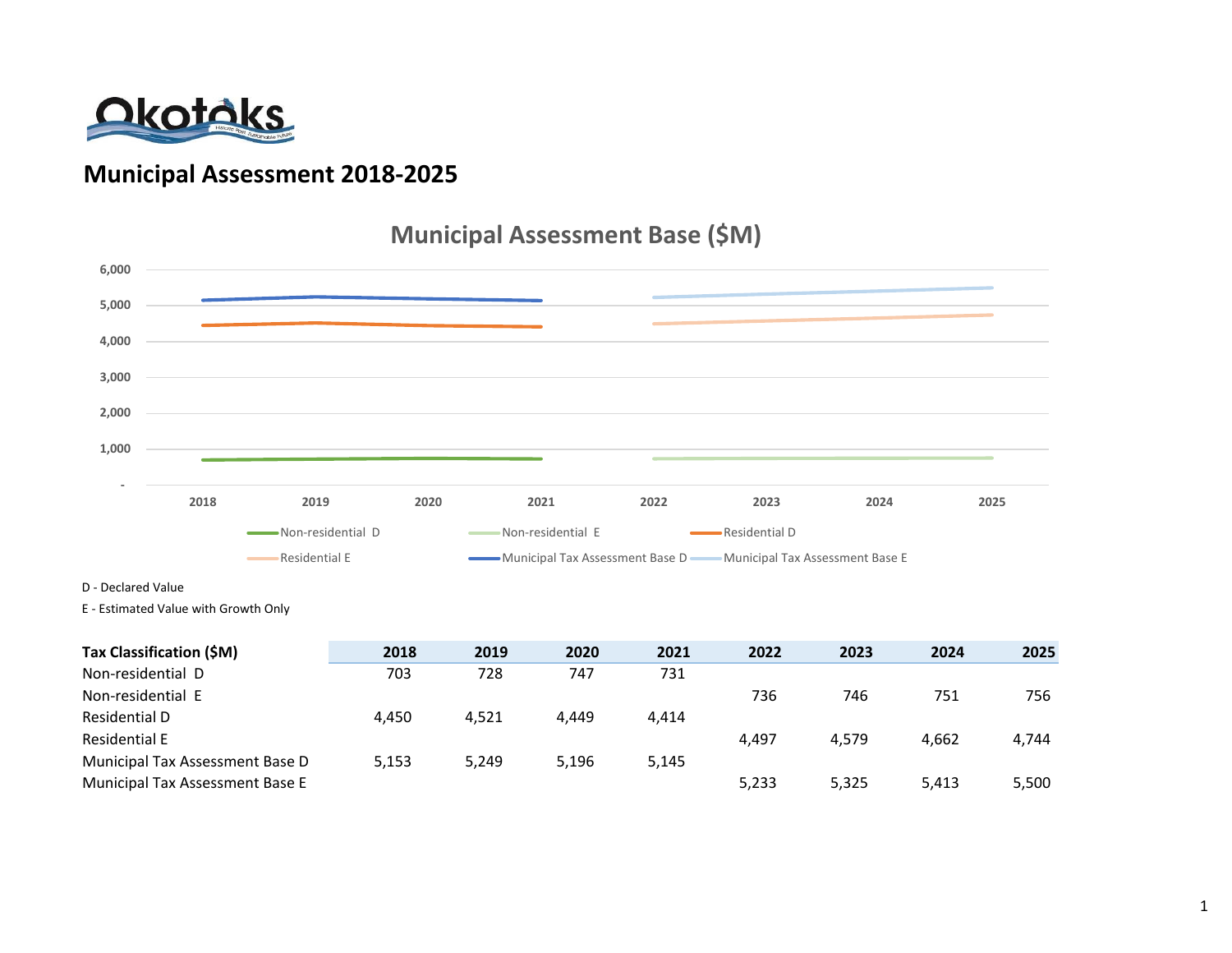

# **Growth by Hectares 2015-2025**

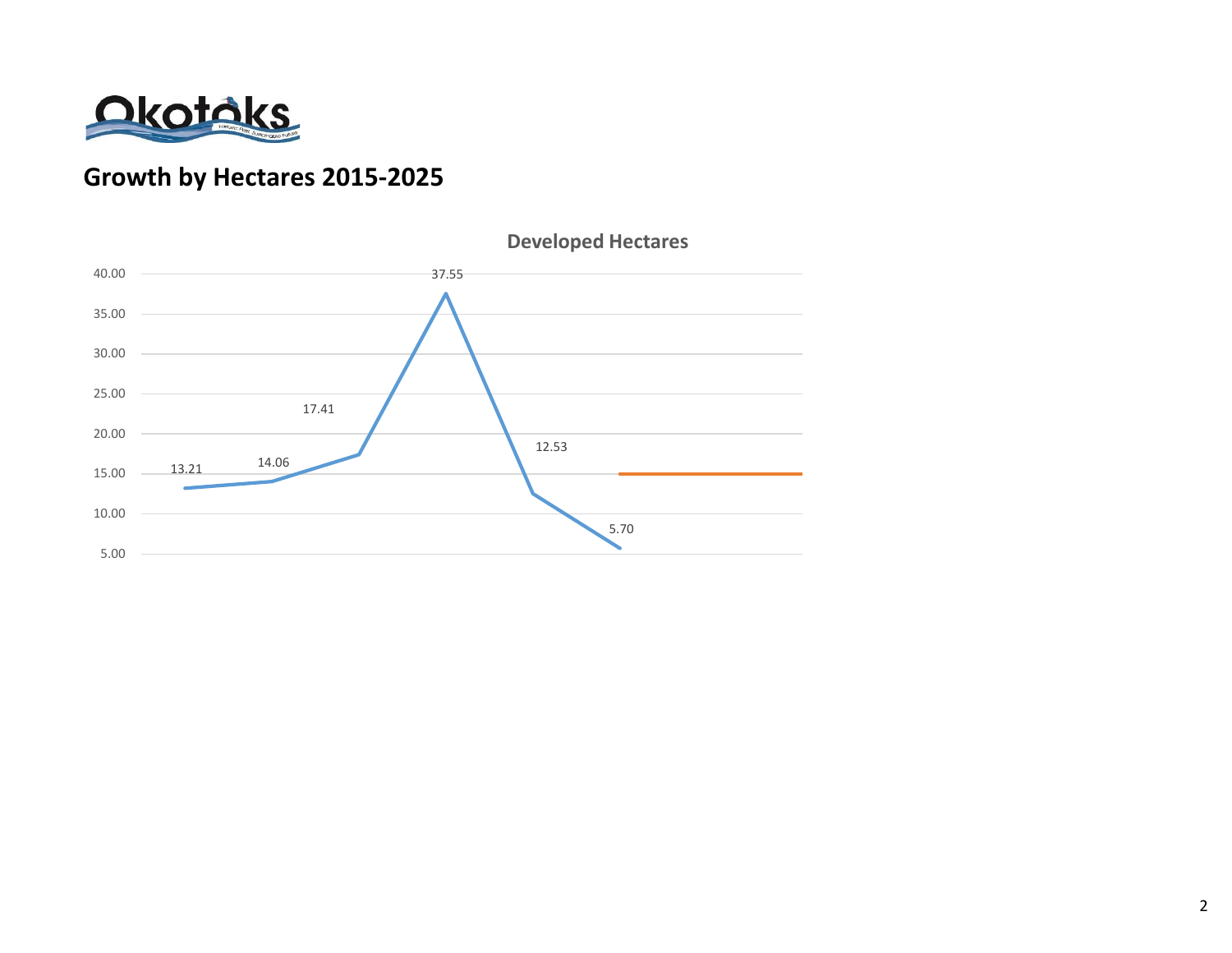

# **OSL Revenue Sensitivity based on a 5 and 10 (Ha) Increase Reference the 15 (Ha) used for 2022 - 2031**



**OSL Revenue Sensitivity on 5 and 10 Hectares Increments (\$M)**

**15 Ha 20 Ha 25 Ha**

| Hectares (Ha) | OSL Revenue (\$M) | Change (\$M) |  |  |  |
|---------------|-------------------|--------------|--|--|--|
| 15 Ha         | 3.039             |              |  |  |  |
| 20 Ha         | 4.052             | 1.013        |  |  |  |
| 25 Ha         | 5.064             | 2.026        |  |  |  |